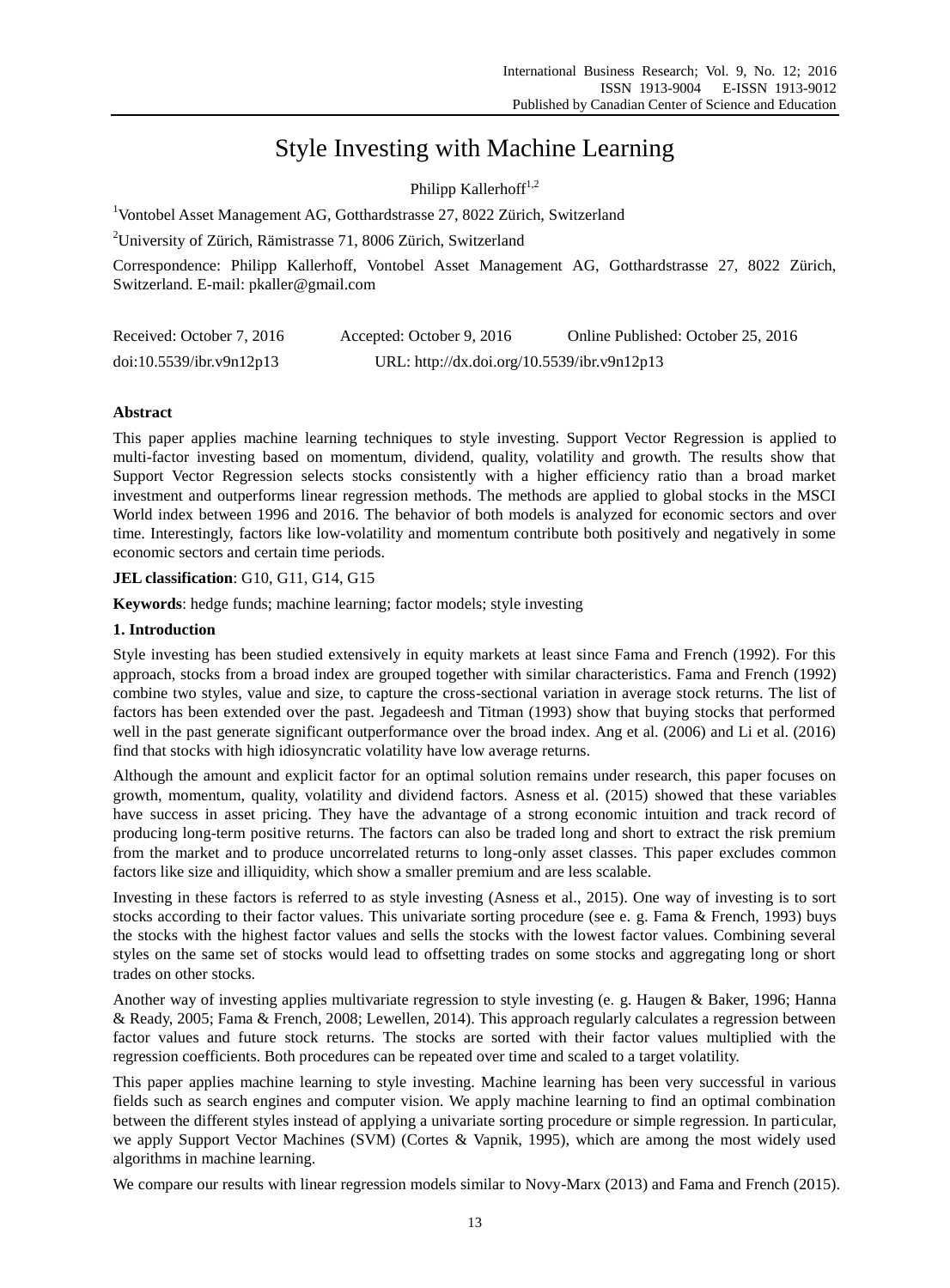These regression models use month-by-month multivariate cross-sectional regressions of key stock characteristics. We apply the Support Vector Machines with the same logic and then compare the performance of each approach.

In this paper we do not focus on factor selection or adding new factors. However, we will provide some insights on how the impact of factors is changing over time and especially in different economic sectors. Therefore, we build the linear and SVM regression for each economic sector separately and repeatedly. We extract factor values for each stock and train both the linear and SVM regression in a single economic sector. As a result we retrieve models for each economic sector that are changing their weights to each factor over time. With this approach, we receive detailed insights, how each of the different factors impacts the performance of stocks over time and in different sectors.

This paper adds to the growing literature of style investing, by applying machine learning models. We compare the behavior of these novel techniques in the setting of well-described linear methods. This paper discusses the combination, but not the timing of factor styles. The regression models weigh the different factors differently over time, but factors are not excluded at any point in time. Of course, training the regression and machine learning models, the factors change their sign in some sectors and at some points in time. These factor rotations can be easily explained, for example, by the technology bubble in 2000, where growth was favored over value in the technology sector. These rotations are learned by the models and reflected in the weighting of factors.

#### **2. Data**

 $\overline{a}$ 

We select all stocks from the MSCI World between  $07/31/1996$  and  $06/30/2016$  (total of 3506 stocks). For these stocks, we download daily data shown in Table 1 from Bloomberg. All data is downloaded in USD.<sup>1</sup> The total amount of data is 150 million data points including the weight of each stock in the MSCI World index. After downloading, the data is reduced to end of week data for further analysis<sup>2</sup> and the fundamental data (dividend, growth and quality factors) is lagged over 6 months to ensure the data is available at the time of trading.

| <b>Name</b> | <b>Bloomberg field</b>           | <b>Bloomberg field definition</b>                                  | <b>Short</b> name |
|-------------|----------------------------------|--------------------------------------------------------------------|-------------------|
| Price       | cumulative_tot_return_gross_dvds | "One day total return as of today. The start date is one day       | P                 |
|             |                                  | prior to the end date (as of date). Gross dividends are used."     |                   |
| Dividend    | eqy_dvd_yld_12m                  | "Sum of gross dividend per share amounts that have gone            | <b>DVD</b>        |
|             |                                  | ex-dividend over the prior 12 months, divided by the               |                   |
|             |                                  | current stock price. Gross and Net Dividend amounts are            |                   |
|             |                                  | assumed to be the same when only one is reported. All              |                   |
|             |                                  | Cash Dividend Types are included in this yield                     |                   |
|             |                                  | calculation."                                                      |                   |
| Momentum    | cum_tot_ret_6m                   | 6-month total return calculated from the price above. <sup>3</sup> | <b>MOM</b>        |
| Growth      | px_to_book_ratio                 | "Ratio of the stock price to the book value per share.             | <b>PB</b>         |
|             |                                  | Calculated as: Price to Book Ratio = Last Price / Book             |                   |
|             |                                  | Value Per Share."                                                  |                   |
| Ouality     | return_com_eqy                   | "Measure of a corporation's profitability by revealing how         | <b>ROE</b>        |
|             |                                  | much profit a company generates with the money                     |                   |
|             |                                  | shareholders have invested, in percentage. Calculated as:          |                   |
|             |                                  | (T12 Net Income Available for Common Shareholders /                |                   |
|             |                                  | Average Total Common Equity) * 100."                               |                   |
| Volatility  | volatility_260d                  | "A measure of the risk of price moves for a security               | <b>VOL</b>        |
|             |                                  | calculated from the standard deviation of day to day               |                   |
|             |                                  | logarithmic historical price changes. The 260-day price            |                   |
|             |                                  | volatility equals the annualized standard deviation of the         |                   |
|             |                                  | relative price change for the 260 most recent trading days         |                   |
|             |                                  | closing price, expressed as a percentage. When looking at          |                   |
|             |                                  | current value, the last price point will be the most recently      |                   |
|             |                                  | traded price of the security."                                     |                   |

Table 1. Name and Description of input factors used for modelling future returns

After downloading the data, the data is separated for each sector and vectorized. The machine learning methods

<sup>&</sup>lt;sup>1</sup>The currency setting impacts the price, momentum and volatility data, but has no impact on dividends, growth and quality values.

 $2^2$ The last day of the week was chosen as Friday. If the data is not available on Friday, then the data was chosen from the last available day of the week unless no data was available for the whole week.

 $3B$ loomberg does not supply this field and we calculated this value from the price field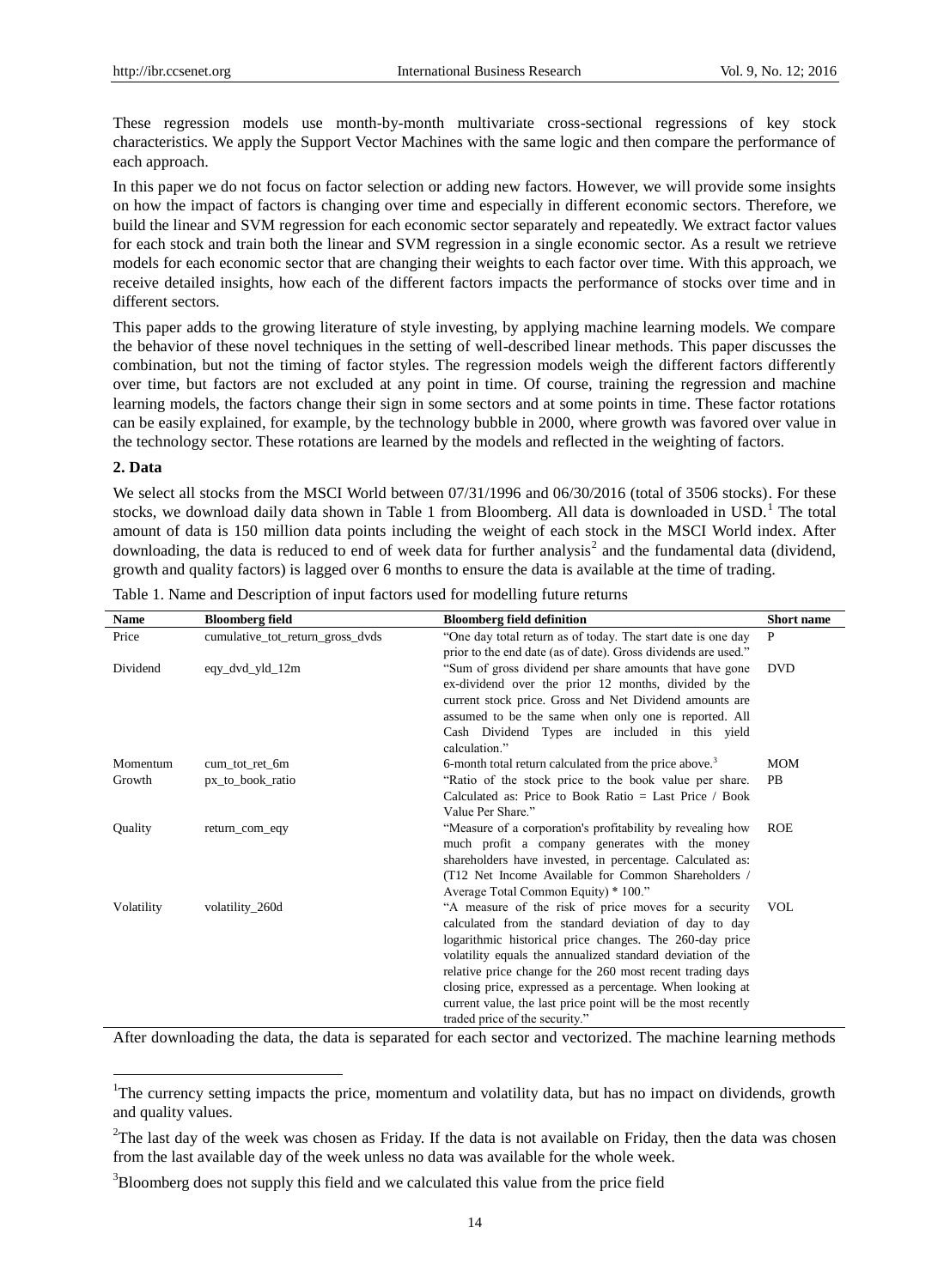below are agnostic to the time dimension and consider every data point separately. However, each data point can integrate information about past performance such as the momentum indicator above.

The data is analyzed separately for each economic sector. We use the Bloomberg Industry Classification System level I to attribute stocks to economic sectors.

To train the models, each data point was labelled with the one month future return of the stock, because we want to rebalance the portfolio on a monthly basis and select the best performing stocks for this period.

#### **3. Models**

First, we utilize a linear prediction model and perform a multiple linear regression to model the relationship between input factors (see table above) and predicted returns r of the corresponding stock i at time t+1 month:

$$
r_{i,t+1} = \alpha + \beta_{1,t} DVD_{i,t} + \beta_{2,t} MOM_{i,t} + \beta_{3,t} PB_{i,t} + \beta_{4,t} ROE_{i,t} + \beta_{5,t} VOL_{i,t}
$$

The linear model considers an intercept  $\alpha$  and linear terms  $\beta$  for each predictor, which in our case comprise of the five input factors discussed above.

Secondly, we train a support vector regression (SVR) model. SVR models are part of kernel techniques that transform the feature space with a kernel and then perform a maximum margin classification. With the Gaussian kernel *G* the similarity between data points *X* and the support vectors decreases exponentially. The steepness is controlled by the parameter  $\sigma$ , which we kept at 1.

$$
G(X, \sigma) = \frac{1}{(\sqrt{2\pi}\sigma)^5} e^{\frac{-|X|^2}{2\sigma^2}}, X = \begin{pmatrix} DVD_{i,t} \\ MOM_{i,t} \\ PB_{i,t} \\ ROE_{i,t} \\ VOL_{i,t} \end{pmatrix}
$$

The goal of the method is to find a function that deviates no more than epsilon for each training point and is at the same time as flat as possible. Two parameters, epsilon and c control this trade-off, which are chosen depending on the variance of the output variable. To penalize misclassifications, SVR impose a cost c for observations outside the epsilon margin. The box constraint was kept at the interquartile range of the future performance in the training set.

The epsilon parameter helps toward a flat function by noise reduction as SVR methods ignore errors in the bandwidth of epsilon. We kept epsilon at the interquartile range of the future performance in the training set.

#### **4. Results (Quintile)**

In our first test, the model is trained on 80% of the data and tested on the remaining 20% of the data for each cross-validation. The data is randomly selected over time points and stocks for the training or test data set.

The results are divided into two periods. One period comprises the data between 07/31/1996 and 07/31/2006, and the other the data between 07/31/2006 and 06/30/2016.

The trained models predict the return over the next month for each data point in the test set. These predicted returns are sorted for each sector into quintiles from the lowest predicted returns  $\hat{\mu}_{1,min}$  to the highest predicted returns  $\hat{\mu}_{10,max}$ .

Our null hypothesis is that the actual average return of the lowest quintile  $\mu_{1,min}$  is higher than in the highest quintile  $\mu_{5\,\text{max}}$ :

H0: 
$$
\mu_{5,max} \leq \mu_{1,min}
$$

To test our hypothesis, we use a two-sample t-test to test the alternative hypothesis that the population mean of  $\mu_{1,\text{min}}$  is less than the population mean of  $\mu_{5,\text{max}}$ .

# H1:  $\mu_{5, max} > \mu_{1, min}$

For this analysis, the significance level is set to 5% and the test performed for each sector, two time periods and 1000 random selected cross-validations for bootstrapping (Efron, 1979). The advantage of this approach is repeated testing of our methods in order to estimate confidence intervals of our results.

We find that the SVR always significantly separates the highest and lowest quintile correctly across sectors, time and cross-validations, whereas the linear models fails in some sectors and especially in the more recent time frame (see Appendix A).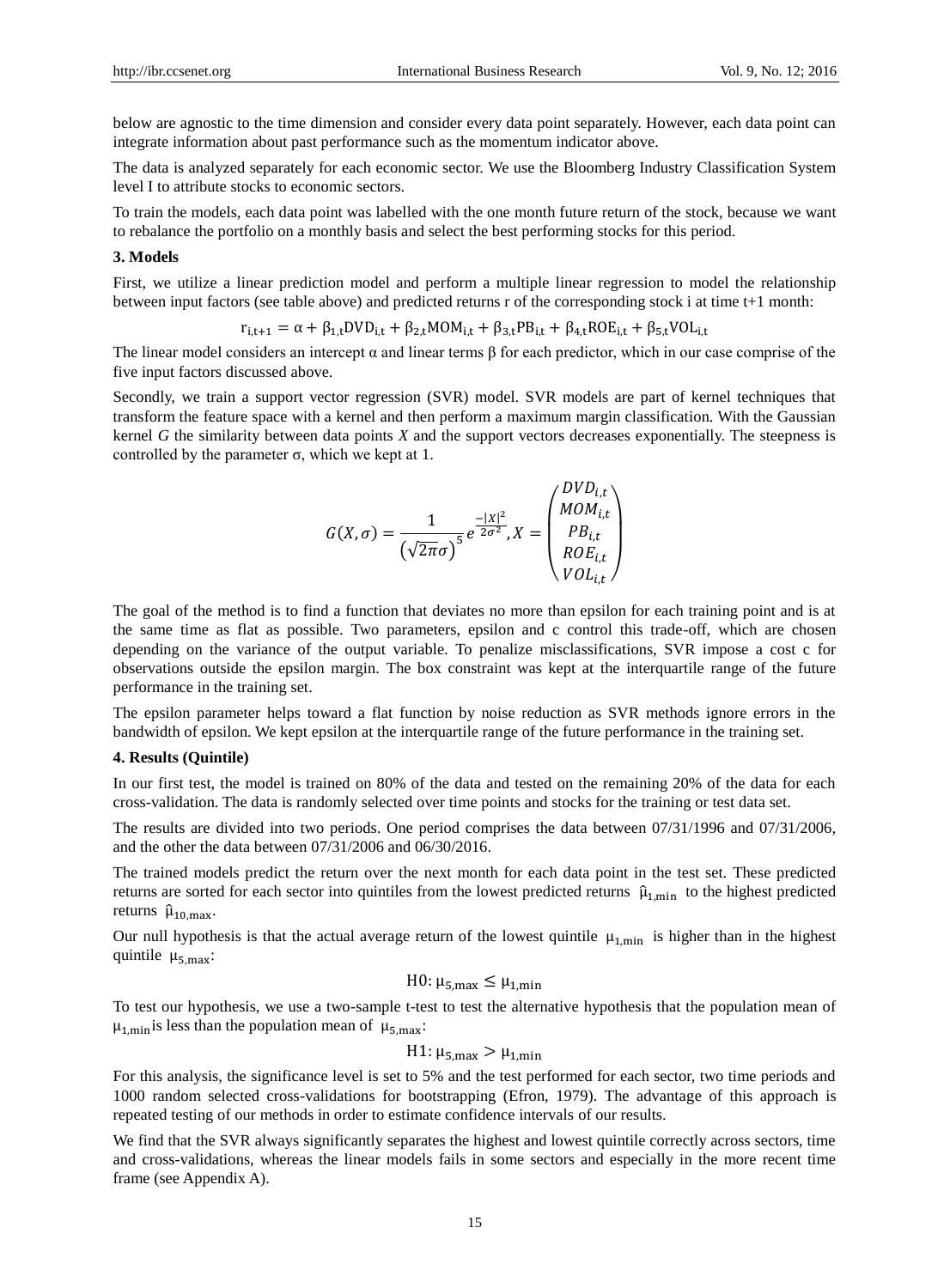Table 2 shows the average efficiency rate of each quintile averaged over sectors and 1000 cross-validations. For both models, the average performance is monotonously increasing in both time periods. However, the SVR model improves the efficiency of the linear model dramatically. The linear model achieves an efficiency of 0.79 in the highest quintile and the earlier time period. This resembles other results nicely such as Fama and French (2008). Interestingly, the SVR improves the efficiency to 1.28 in the highest quintile and same time period.

Additionally, the SVR increases the difference in efficiency between the highest and lowest quintile. The difference is interesting for the implementation of long and short trades. With the linear model, the difference in efficiency between the highest and lowest quintile is 0.63 in the later time period. The SVR model more than doubles the difference in efficiency to 1.71.

|              |                          |         |         | Ouintile |                                              |      |
|--------------|--------------------------|---------|---------|----------|----------------------------------------------|------|
|              |                          |         |         |          |                                              |      |
|              | 07/31/1996 to 07/31/2006 | 0.07    | 0.18    | 0.35     | 0.57                                         | 0.79 |
| Linear model | 07/31/2006 to 06/30/2016 | $-0.10$ | 0.11    | 0.26     | 0.44<br>0.53<br>1.28<br>0.65<br>1.14<br>0.56 |      |
|              | 07/31/1996 to 07/31/2006 | $-0.46$ | 0.09    | 0.33     |                                              |      |
| SVR model    | 07/31/2006 to 06/30/2016 | $-0.57$ | $-0.12$ | 0.25     |                                              |      |

Table 2. Average efficiency rates of the linear versus the SVR model for different quintiles and time periods

Table 3 shows the average t-statistics in both periods for the linear model. The t-statistics are calculated for a test that the coefficient is zero and are averaged for each sector over 1000 cross-validations. In general, the factors contribute to the sector models as expected from the literature (e.g. Asness et al., 2015). High Dividend yields, high momentum and high quality contribute positively to the future performance of stocks. On the other hand, high growth (low value) and high volatility contribute negatively.

To test the significance of the t-statistics, we calculate confidence intervals [0.025, 0.975] for each sector and period over 1000 cross-validations as suggested by Hall (1988). Significant values are indicated with \* in Table 3. Interestingly, the t-statistics show strong significance for the volatility indicator in both periods and across sectors as expected from other research such as Li (2016).

The dividend, growth and quality indicators remain at similar average values of 2.26, -1.33 and 1.26 across the periods. Only the momentum indicator shifts from a slightly negative average t-statistic to a positive t-statistic. This indicates that in the period between 1996 and 2006, mean reversion has dominated the next month return in some sectors, but this changed dramatically to momentum in the period between 2006 and 2016.

The factor contribution varies widely between the different sectors. For example, basic materials stocks are driven by high dividends and high momentum, whereas financial stocks are driven by low volatility.

|                        |         | 07/31/1996 to 07/31/2006                                                                |          |          |           | 07/31/2006 to 06/30/2016 |         |          |         |          |
|------------------------|---------|-----------------------------------------------------------------------------------------|----------|----------|-----------|--------------------------|---------|----------|---------|----------|
|                        |         | Dividend Momentum Growth Quality Volatility Dividend Momentum Growth Quality Volatility |          |          |           |                          |         |          |         |          |
| <b>Basic Materials</b> | 4.88*   | $2.63*$                                                                                 | $-2.92*$ | 0.67     | $-3.36*$  | 1.76                     | $5.36*$ | $-1.38$  | 1.78    | $-4.57*$ |
| Communications         | $7.15*$ | $-4.42*$                                                                                | $-1.75*$ | $2.92*$  | $-7.91*$  | $-0.44$                  | $4.84*$ | $-2.42*$ | $-0.01$ | $-2.90*$ |
| Consumer, Cyclical     | $5.00*$ | $-1.46*$                                                                                | $-0.38$  | 0.53     | $-7.89*$  | $3.21*$                  | $9.02*$ | $-0.14$  | $-0.31$ | $-1.95$  |
| Consumer, Non-cyclical | $4.18*$ | 0.89                                                                                    | $-4.60*$ | $5.43*$  | $-8.49*$  | 2.77                     | $6.40*$ | 0.90     | 0.79    | $-5.85*$ |
| Diversified            | $3.29*$ | $-0.63$                                                                                 | $-1.49*$ | $2.61*$  | $-2.76*$  | $-1.11$                  | 1.64    | $-2.58*$ | 1.95    | $-0.03$  |
| Energy                 | $2.92*$ | $-0.44$                                                                                 | 0.52     | $2.91*$  | $-8.09*$  | 1.64                     | 4.89*   | $3.21*$  | $-1.27$ | $-2.16$  |
| Financial              | 0.67    | $-1.82*$                                                                                | $-0.37$  | $-1.25*$ | $-15.83*$ | 1.05                     | $8.50*$ | $-2.92*$ | 0.73    | $-3.93*$ |
| Industrials            | 1.33    | $-0.04$                                                                                 | $-2.78*$ | 0.15     | $-12.16*$ | 0.16                     | $7.51*$ | $-0.50$  | $2.58*$ | $-3.46*$ |
| Technology             | 0.68    | 1.30                                                                                    | $-3.05*$ | $2.88*$  | $-1.87*$  | 0.56                     | $3.21*$ | $-1.60$  | 1.87    | $-1.44$  |
| <b>Utilities</b>       | $3.21*$ | 1.48                                                                                    | $-0.67$  | $-0.13$  | $-7.8*$   | $2.25*$                  | $4.67*$ | $-1.57$  | 0.34    | $-3.18*$ |

Table 3. Average t-statistics of the linear regression model for two time periods

The SVR model does not depend on single coefficients such as the linear model, but rather on a function of the input variables. This function is defined by the Gaussian Kernel, which limits the non-linearity of the response. In comparison to the linear model, the SVR model disregards extreme factor values and does not respond to them. For example, the most recent SVR model (trained on 01/01/2016) does not respond to price-to-book values above five in the utility sector. For other values, the SVR model responds similar to the linear model. In particular, the SVR model shows clear positive dependency on dividends, momentum and quality as well as negative dependency on volatility and growth (see Appendix B).

#### **5. Results (Rolling)**

For the second test, we train the linear and SVR models over a rolling period of time and then use the model to build the portfolio in the next period. Again we use all stocks in the MSCI World between 07/31/1996 and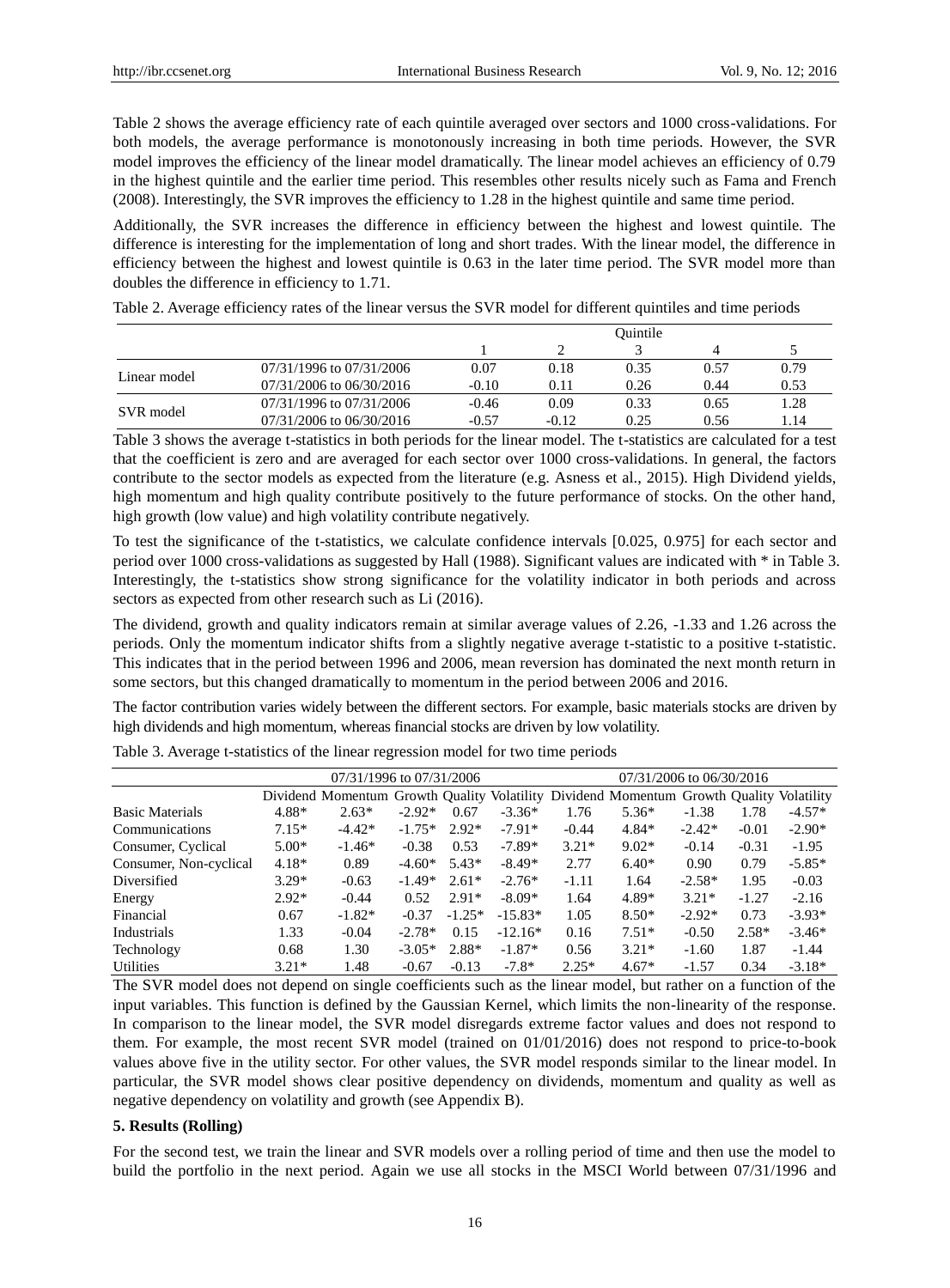06/30/2016. The advantage of this test is that the training data is strictly in the past.

For this test, both models are trained based on weekly data over the past five years and then retrained at the end of every year.<sup>4</sup> Each month, the stocks are sorted into five bins and bought with an equal weight.

The results of the highest quintile are shown Table 4 for the linear and SVR models. The results are shown for each sector and for the combined strategy<sup>5</sup> as well as the equal weighted MSCI World Index. All returns are calculated as total return including gross dividends. Note that the returns are not scaled, but the portfolios are equally weighted between the selected stocks and fully invested.

Table 4. Statistics of the rolling linear and SVR models for each sector, the combined strategy (equal weighted) and the MSCI World Index (equal weighted) based on daily data between 01/01/1996 to 06/30/16

|               | Materials | Communication | Consumer, Cyclical | Non-cyclical<br>Consumer, | Energy       | Financial | Industrials | Technology | Utilities | Combined | TR<br>equal<br>World<br>weighted)<br><b>NSCI</b><br>Index |
|---------------|-----------|---------------|--------------------|---------------------------|--------------|-----------|-------------|------------|-----------|----------|-----------------------------------------------------------|
|               |           |               |                    |                           | Linear model |           |             |            |           |          |                                                           |
| Annual Mean   | 0.11      | 0.15          | 0.09               | 0.11                      | 0.12         | 0.11      | 0.12        | 0.13       | 0.10      | 0.12     | 0.09                                                      |
| Annual Vol    | 0.22      | 0.20          | 0.14               | 0.14                      | 0.28         | 0.21      | 0.15        | 0.26       | 0.16      | 0.14     | 0.15                                                      |
| Eff. Ratio    | 0.49      | 0.78          | 0.64               | 0.81                      | 0.43         | 0.52      | 0.81        | 0.49       | 0.66      | 0.82     | 0.62                                                      |
| Min Day       | $-0.09$   | $-0.09$       | $-0.06$            | $-0.06$                   | $-0.15$      | $-0.12$   | $-0.06$     | $-0.10$    | $-0.11$   | $-0.06$  | $-0.06$                                                   |
| Max Day       | 0.14      | 0.13          | 0.08               | 0.09                      | 0.14         | 0.17      | 0.07        | 0.30       | 0.13      | 0.07     | 0.07                                                      |
| Skew          | 0.39      | 0.36          | 0.01               | $-0.07$                   | $-0.22$      | 0.81      | $-0.15$     | 1.43       | 0.31      | $-0.23$  | $-0.24$                                                   |
| Kurt          | 11.79     | 9.34          | 8.32               | 10.41                     | 11.50        | 28.64     | 7.77        | 30.97      | 22.70     | 9.79     | 10.03                                                     |
| Max. Drawdown | 0.61      | 0.61          | 0.43               | 0.40                      | 0.70         | 0.70      | 0.44        | 0.86       | 0.29      | 0.42     | 0.56                                                      |
|               |           |               |                    |                           | SVR model    |           |             |            |           |          |                                                           |
| Annual Mean   | 0.11      | 0.09          | 0.10               | 0.14                      | 0.14         | 0.10      | 0.12        | 0.09       | 0.10      | 0.11     | 0.09                                                      |
| Annual Vol    | 0.22      | 0.23          | 0.19               | 0.15                      | 0.26         | 0.20      | 0.20        | 0.32       | 0.16      | 0.15     | 0.15                                                      |
| Eff. Ratio    | 0.49      | 0.41          | 0.54               | 0.93                      | 0.55         | 0.50      | 0.63        | 0.28       | 0.62      | 0.72     | 0.62                                                      |
| Min Day       | $-0.12$   | $-0.09$       | $-0.08$            | $-0.08$                   | $-0.13$      | $-0.09$   | $-0.09$     | $-0.23$    | $-0.07$   | $-0.06$  | $-0.06$                                                   |
| Max Day       | 0.10      | 0.08          | 0.12               | 0.08                      | 0.15         | 0.10      | 0.10        | 0.14       | 0.08      | 0.07     | 0.07                                                      |
| Skew          | $-0.00$   | $-0.14$       | 0.14               | $-0.05$                   | $-0.18$      | 0.15      | $-0.01$     | 0.01       | $-0.23$   | $-0.21$  | $-0.24$                                                   |
| Kurt          | 9.29      | 7.16          | 9.88               | 11.00                     | 8.29         | 11.51     | 7.92        | 12.10      | 8.07      | 9.14     | 10.03                                                     |
| Max. Drawdown | 0.62      | 0.83          | 0.65               | 0.54                      | 0.58         | 0.69      | 0.57        | 0.90       | 0.39      | 0.52     | 0.56                                                      |

The combined strategy equally weights the return of the highest quintile of stocks in each sector and is rebalanced on a monthly basis. This strategy improves the efficiency to 0.82 from 0.62 in the MSCI World Index (equal weighted) with the linear model and to 0.72 with the SVR model. Both models also reduce the skew, kurtosis and maximum drawdown of a global equity investment. The SVR underperforms the linear model in this analysis, but still outperforms the MSCI World TR Index. In particular, the SVR underperforms in the communications sector, but outperforms the linear model in the energy and the non-cyclical consumer sector.

We also analyze the performance of the other quintiles. Selecting the other quintiles result in an efficiency ratio of 0.42 in the lowest quintile with the linear model, which increase monotonously to the highest quintile. Using the SVR model shows similar results.

We analyze the coefficients of the linear model between 2006 and 2015 in more detail (see Appendix C). As expected from our earlier analysis, quality and dividend receive positive factor loadings over time and sectors, while growth (value) receives a negative (positive) loading. Quality receives the most persistent positive loading for stocks from the cyclical consumer sector. Dividend loadings are extremely important in the basic material sector. Growth (Value) is very consistently loaded negatively (positively) for utility stocks.

Interestingly, volatility receives a positive loading in this period and momentum a negative one over the last decade. This is quite the opposite of our first result, but can be explained with the different training periods. The rolling models depend on the very recent five years of data, whereas the first model is trained on the past 10 years. Therefore, bear markets such as in 2000-2002 and 2008 are reflected differently in the machine learning models.

 $\overline{a}$ 

<sup>&</sup>lt;sup>4</sup>With an expanding window in the first five years.

<sup>&</sup>lt;sup>5</sup>The diversified sector was excluded from this analysis, as only few stocks exist in this category.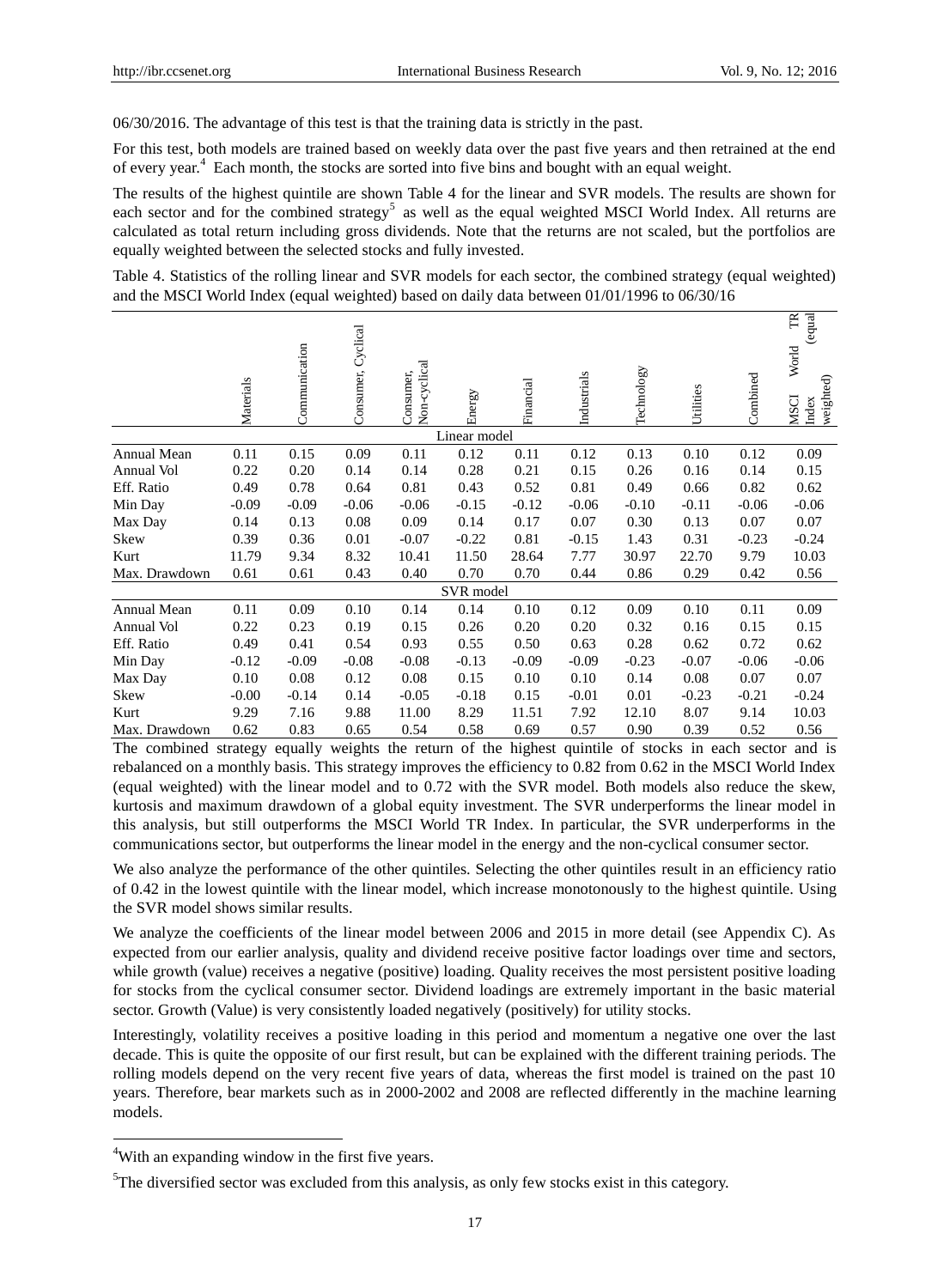Li et al. (2016) and Jegadeesh and Titman (1993) show that low-volatility and positive momentum, respectively, are associated with above average returns. Interestingly, we find the opposite in recent years. Above average returns of the linear model in recent years are rather associated with high-volatility and negative momentum, especially in the communication and technology sector. However, we train the machine learning models on a rolling basis and do not control for collinearity of the input factors. In other words, the models are trained over very different time frames such as bull and bear markets and the different factors might be offsetting each other. For example, high-volatility adds value to the selection of stocks in the communications sector, if the stock shows strong fundamentals otherwise.

#### **6. Discussion**

l

This article applies machine learning to style investing. Style investing has proven to be very successful in recent years and can be improved further with machine learning. Style investing selects stocks not only depending on their market capitalization, but also depending on other factors. We use dividends, momentum, growth, quality and volatility similar to Asness et al. (2015). The fundamental factors are lagged with 6 months to limit data snooping. The proposed machine learning approach learns the efficiency of the factors and weights the stocks in the portfolio accordingly. This approach is easily extendable to other factors and other machine learning methods.

In our first application, we train the machine learning models across time. In other words, the approach neglects the time structure in the training and test data set. Different time points are attributed to each set in a random fashion. As a result, future returns of the training data are overlapping with future returns of the test set. Therefore, the highest quintile of predicted returns might only refer to a certain time period, where the prediction worked well. To measure this overlapping effect of our machine learning models, we test the machine learning models over rolling time periods as well. In this test, the training data is strictly in the past. Interestingly, both analyses show a high outperformance to the equal weighted MSCI World TR Index.<sup>6</sup>

Further research might improve the collinearity of the input factors by applying, for example, a principal component analyses. Arnott et al. (2016) showed that several factor-based strategies, such as momentum, quality or volatility in fact depend on the value factor. We chose to analyze simple factors that are common in the literature instead of building more complex features as input to non-linear models. Another way to build these complex factor combinations would be an application of deep learning techniques that stack several neural networks. The input factors to such a technique could be even more rudimentary data such as balance sheet data which the first layer of a deep network is built from.

Of course, a Sharpe ratio in a long only portfolio above 1 is difficult to achieve in practice. In this article, the Sharpe ratio is based on gross returns, end-of-day data and monthly rebalancing. Trading costs and fees are not included in our analysis. However, Frazzini et al. (2013) show that style trading survives trading costs even at large fund sizes and turnover above 100% per month (in and out) for some strategies. The average turnover in this paper is around 20% per month as the scores are calculated over a large set of data points. Also, this paper only considers the largest and most liquid stocks in global equity markets. Only stocks from the MSCI World index are selected each year.

Most significantly, we find that the input factors contribute differently to the machine learning models in different sectors. Both the linear and SVR model are trained for each economic sector repeatedly. For example, models for financial stocks are driven repeatedly by low volatility, whereas cyclical consumer stocks on momentum. Further research is necessary to analyze the different efficiency of input factor in each economic sector. We find that the contribution of the input factors changes over time and even change their sign in some sectors.

To train the relationship between input factors and future stock performance, we apply both a linear and a Support Vector Regression (SVR) model. The results of the linear model compare nicely to other publications such as Fama and French (2008). Interestingly, the SVR model doubles the efficiency of the linear model in the highest quintile to 1.21. In this article, the SVR model applies standard parameters and a Gaussian Kernel. The standard parameters can be optimized with an in-sample cross-validation procedure to improve results. The choice of a Gaussian Kernel drives the non-linear regression and can be easily extended to other Kernels in the future.

<sup>&</sup>lt;sup>6</sup>In both analyses, the stocks from the highest quintile of multi-factor scores were selected and equal weighted.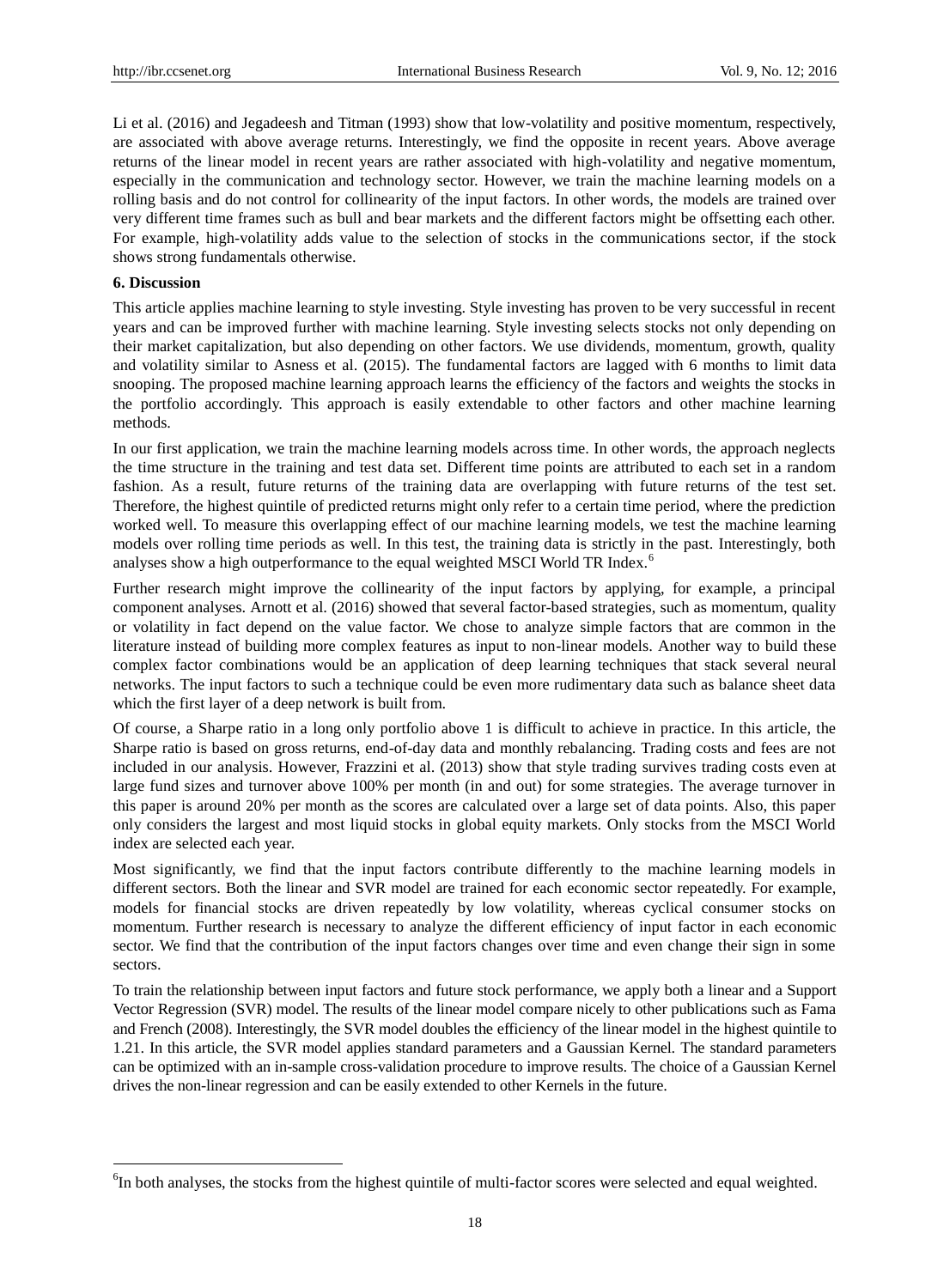#### **Acknowledgments**

I want to thank Jan Viebig and Matthias Kurmann at Harcourt/Vontobel Asset Management AG for their fruitful discussions and valuable programming assistance.

#### **References**

- Ang, A., Hodrick, R. J., Xing, Y., & Zhang, X. (2006). The cross section of volatility and expected returns. *The Journal of Finance*, *61*(1), 259-299[. http://dx.doi.org/10.1111/j.1540-6261.2006.00836.x](http://dx.doi.org/10.1111/j.1540-6261.2006.00836.x)
- Arnott, R., Beck, N., Kalesnik, V., & West, J. (2016). How Can "Smart Beta" Go Horribly Wrong? Fundamentals.
- Asness, C., Ilmanen, A., Israel, R., & Moskowitz, T. (2015). Investing with style. *Journal of Investment Management, 13*(1), 27-63.
- Cortes, C., & Vapnik, V. (1995). Support-vector networks. *Machine learning, 20*(3), 273-297. <http://dx.doi.org/10.1007/BF00994018>
- Efron, B. (1992). Bootstrap methods: another look at the jackknife. In *Breakthroughs in Statistics* (pp. 569-593). Springer New York. [http://dx.doi.org/10.1007/978-1-4612-4380-9\\_41](http://dx.doi.org/10.1007/978-1-4612-4380-9_41)
- Fama, E. F., & French, K. R. (1992). The cross-section of expected stock returns. *The Journal of Finance, 47*(2), 427-465.<http://dx.doi.org/10.1111/j.1540-6261.1992.tb04398.x>
- Fama, E. F., & French, K. R. (1993). Common risk factors in the returns on stocks and bonds. *Journal of financial economics, 33*(1), 3-56. [http://dx.doi.org/10.1016/0304-405X\(93\)90023-5](http://dx.doi.org/10.1016/0304-405X%2893%2990023-5)
- Fama, E. F., & French, K. R. (2008). Dissecting anomalies. *The Journal of Finance, 63*(4), 1653-1678. <http://dx.doi.org/10.1111/j.1540-6261.2008.01371.x>
- Fama, E. F., & French, K. R. (2015). International tests of a five-factor asset pricing model. *Fama-Miller Working Paper*.<http://dx.doi.org/10.2139/ssrn.2622782>
- Frazzini, A., Israel, R., & Moskowitz, T. J. (2012). Trading costs of asset pricing anomalies. *Fama-Miller Working Paper*, 14-05.
- Hall, P. (1988). Theoretical comparison of bootstrap confidence intervals. *The Annals of Statistics*, 927-953. <http://dx.doi.org/10.1214/aos/1176350933>
- Hanna, J. D., & Ready, M. J. (2005). Profitable predictability in the cross section of stock returns. *Journal of Financial Economics, 78*(3), 463-505.<http://dx.doi.org/10.1016/j.jfineco.2004.12.004>
- Haugen, R. A., & Baker, N. L. (1996). Commonality in the determinants of expected stock returns. *Journal of Financial Economics, 41*(3), 401-439. [http://dx.doi.org/10.1016/0304-405X\(95\)00868-F](http://dx.doi.org/10.1016/0304-405X%2895%2900868-F)
- Jegadeesh, N., & Titman, S. (1993). Returns to buying winners and selling losers: Implications for stock market efficiency. *The Journal of finance, 48*(1), 65-91.<http://dx.doi.org/10.1111/j.1540-6261.1993.tb04702.x>
- Lewellen, J. (2014). The cross section of expected stock returns. Forthcoming in *Critical Finance Review*. <http://dx.doi.org/10.2139/ssrn.2511246>
- Li, X., Sullivan, R. N., & Garcia-Feijóo, L. (2016). The Low-Volatility Anomaly: Market Evidence on Systematic Risk vs. Mispricing. *Financial Analysts Journal, 72*(1), 36-47. <http://dx.doi.org/10.2469/faj.v72.n1.6>
- Novy-Marx, R. (2013). The other side of value: The gross profitability premium. *Journal of Financial Economics, 108*(1), 1-28.<http://dx.doi.org/10.1016/j.jfineco.2013.01.003>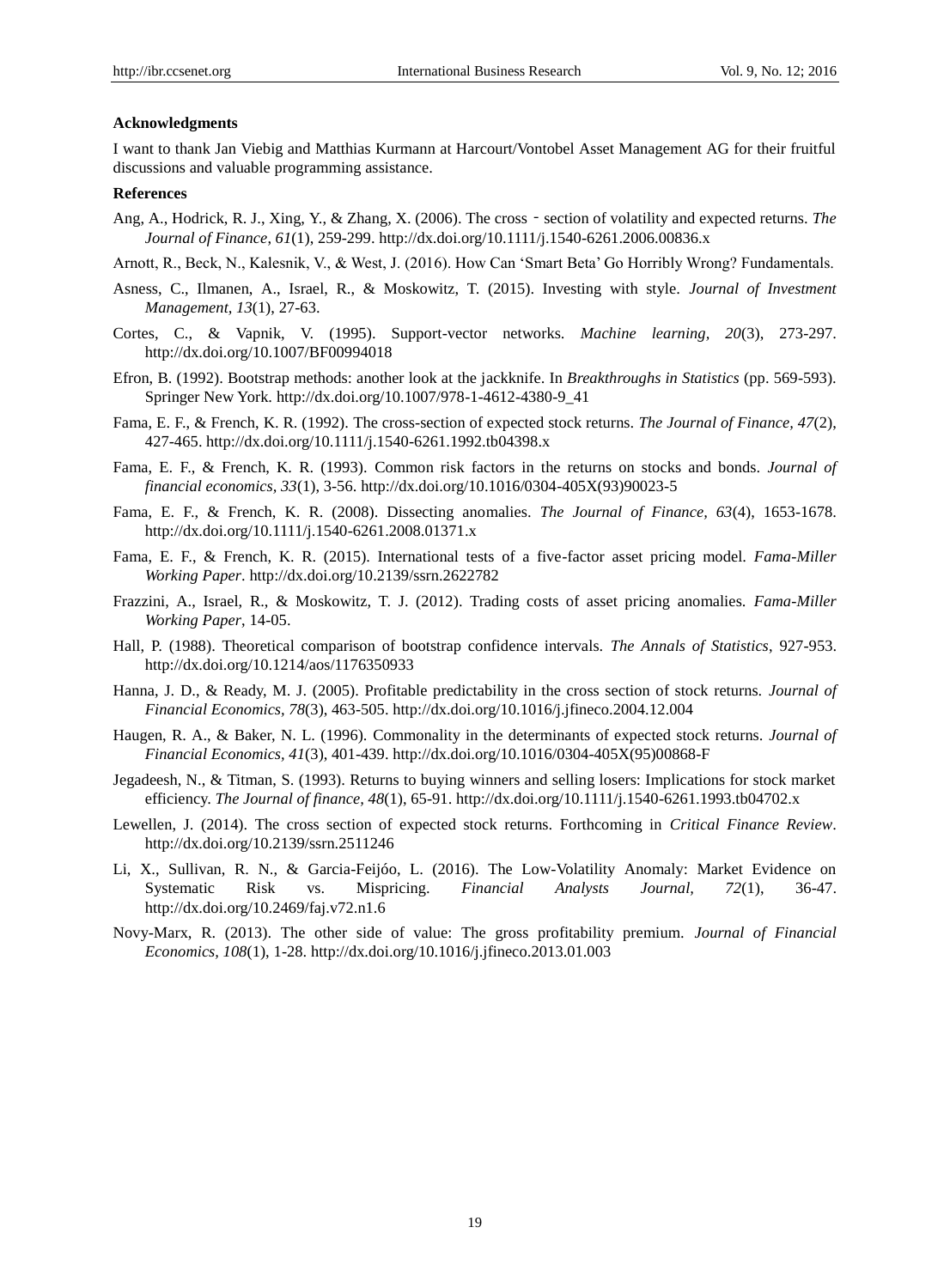#### **Appendix A**

l

#### **Cross-validation and Bootstrapping**

For our first analysis, we partition the data into training and test sets to analyze robustness and out-of-sample performance of the models. The k-fold cross-validation procedure divides the observations into k disjoint subsamples (or folds) from n data points, chosen randomly but with approximately equal size. We chose k as 5, to balance training on 80% of the data and test set on 20% of the data. The 20% of data points in the test set are then labelled by the machine learning models with the predicted future return and sorted into quintiles.

5-fold cross-validation leads to five different test sets to test the robustness of the model. On each test set our hypothesis is tested. To boost the number of tests, we also perform a bootstrapping technique to increase the test set to 1000 (see Efron, 1979). For bootstrapping, we randomly sample the training and test set with replacement. This technique allows our hypothesis to be tested for 1000 times and generate a more detailed estimate. Both methods operate on 20% of the data for testing and strictly separate training data. Since the 5-fold cross-validation is limited to 5 different test sets, we chose bootstrapping to evaluate the bias due to sampling and test the robustness of our model parameters.

The two-sample t-test is performed separately for the two different time periods and for the different sectors. Also, the test is performed five times, for the 5-fold cross-validation and 1000 times for the bootstrapped method. The Table A1 shows the percent of cross-validations the H0 is rejected for both cross-validation methods. The table also shows the number of data points in the test sample in each quintile.<sup>7</sup>

|                        |                            | 07/31/1996 to 07/31/2006 |                | 07/31/2006 to 06/30/2016   |              |                |  |
|------------------------|----------------------------|--------------------------|----------------|----------------------------|--------------|----------------|--|
|                        | 5-fold<br>cross-validation | Bootstrapped             | Sample<br>size | 5-fold<br>cross-validation | Bootstrapped | Sample<br>size |  |
| <b>Basic Materials</b> | 100%                       | 98%                      | 425            | 80%                        | 79%          | 356            |  |
| Communications         | 100%                       | 100%                     | 317            | 80%                        | 76%          | 233            |  |
| Consumer, Cyclical     | 100%                       | 99%                      | 712            | 100%                       | 99%          | 551            |  |
| Consumer, Non-cyclical | 100%                       | 100%                     | 721            | 100%                       | 96%          | 571            |  |
| Diversified            | 60%                        | 60%                      | 76             | 30%                        | 27%          | 58             |  |
| Energy                 | 100%                       | 100%                     | 188            | 70%                        | 69%          | 186            |  |
| Financial              | 100%                       | 100%                     | 838            | 100%                       | 98%          | 661            |  |
| Industrials            | 100%                       | 100%                     | 811            | 100%                       | 97%          | 721            |  |
| Technology             | 50%                        | 46%                      | 156            | 30%                        | 34%          | 101            |  |
| <b>Utilities</b>       | 90%                        | 94%                      | 278            | 80%                        | 79%          | 181            |  |

Table A1. Significance test for the linear model

*Note.* Percent of cross-validations the H0 is rejected at the 5% level and the number of data points in the test sample per quintile for the two different periods. The percentage is reported both for the 5-fold cross-validations and the bootstrapped method.

The results for the 5-fold cross-validation and the bootstrapped method are very similar. For both methods, the table shows that the linear model is very successful and stable in separating the best performing from the worst performing quintiles of stocks. For example in the utilities sector during the period 1996 to 2006, in 94 out of 100 bootstrapped cross-validations the selected stocks in the highest bucket were performing significantly better than the selected stocks in the lowest bucket over the next month. Since the 5-fold cross-validation is a random selection, it returns different results for each repetition. The bootstrapping method is giving a more detailed and replicable measure of the test.

In both periods, the cross-validation only drops in the diversified and technology sectors. These are also the two sectors that have the least data to fill the different buckets. Especially for the diversified sector, the data set only comprises 58 data points for each of the five buckets in the period 07/31/2006 to 06/30/2016.

We perform the same test for the Support Vector Regression (SVR) model (see Table A2). The results show that the SVR model is outperforming the linear model by far. The SVR always separates the highest and lowest quintile significantly across sectors, time and cross-validation techniques for the same data set as the linear model.

<sup>&</sup>lt;sup>7</sup>The sample size is defined as 20% of the total data points in a sector in each time period and then divided by 10 buckets. For example, the total number of data points in Basic Materials was 21.250. Out of these 17.000 were used for training of the model and 4250 were used for testing. For the test sample, the model predicted future returns and these were then aggregated to buckets of 425 data points.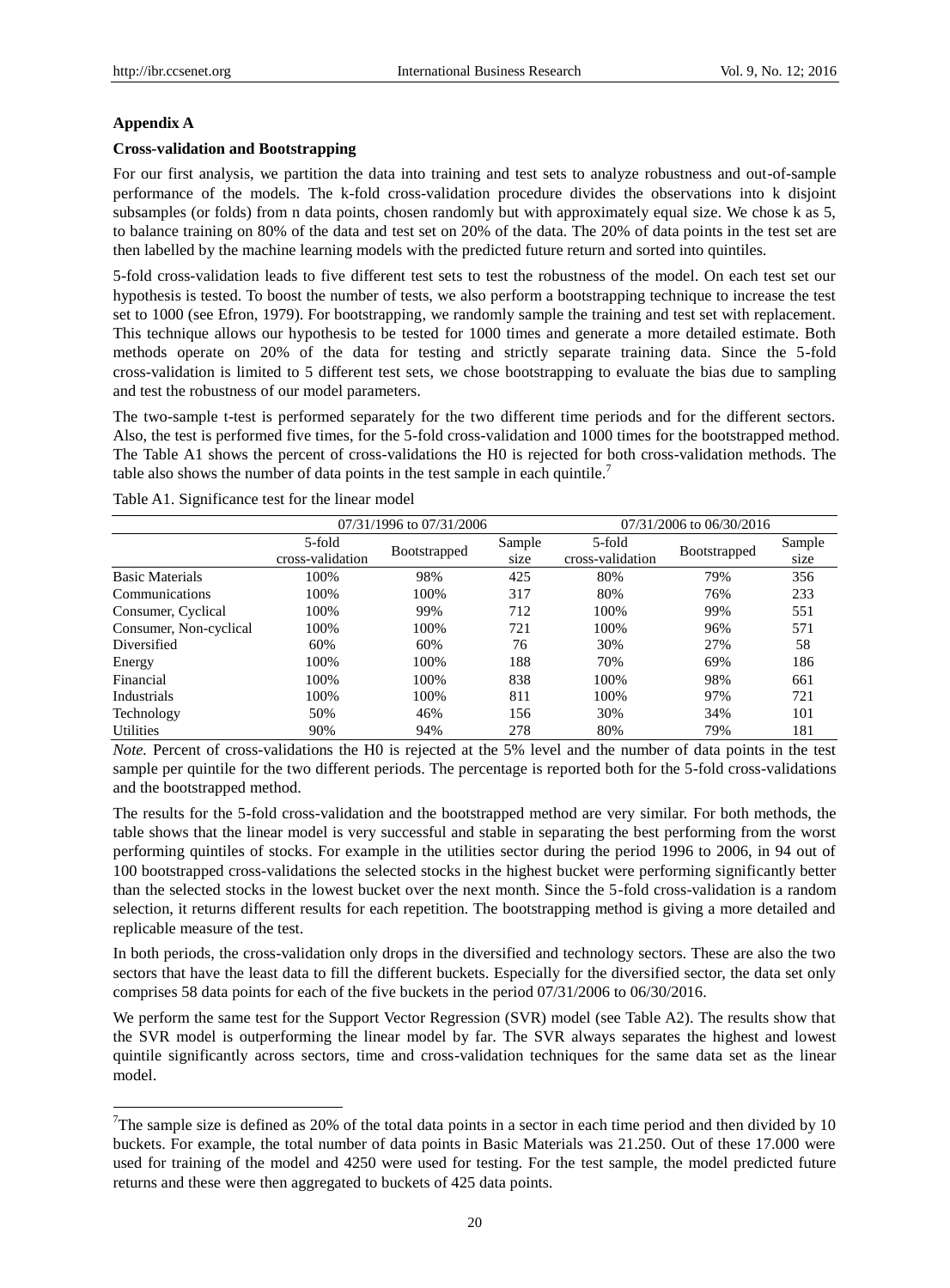|                        |                            | 07/31/1996 to 07/31/2006 |                | 07/31/2006 to 06/30/2016   |                     |                |  |  |
|------------------------|----------------------------|--------------------------|----------------|----------------------------|---------------------|----------------|--|--|
|                        | 5-fold<br>cross-validation | Bootstrapped             | Sample<br>size | 5-fold<br>cross-validation | <b>Bootstrapped</b> | Sample<br>size |  |  |
| <b>Basic Materials</b> | 100%                       | 100%                     | 425            | 100%                       | 100%                | 356            |  |  |
| Communications         | 100%                       | 100\%                    | 317            | 100%                       | 100%                | 233            |  |  |
| Consumer, Cyclical     | 100%                       | 100%                     | 712            | 100%                       | 100%                | 551            |  |  |
| Consumer, Non-cyclical | 100%                       | 100\%                    | 721            | 100%                       | 100%                | 571            |  |  |
| Diversified            | 100%                       | 100\%                    | 76             | 100%                       | 100%                | 58             |  |  |
| Energy                 | 100%                       | 100\%                    | 188            | 100%                       | 100%                | 186            |  |  |
| Financial              | 100%                       | 100%                     | 838            | 100%                       | 100%                | 661            |  |  |
| Industrials            | 100%                       | 100\%                    | 811            | 100%                       | 100%                | 721            |  |  |
| Technology             | 100%                       | 100\%                    | 156            | 100%                       | 100%                | 101            |  |  |
| <b>Utilities</b>       | 100%                       | 100%                     | 278            | 100%                       | 100%                | 181            |  |  |

#### Table A2. Significance test for the Support Vector Regression (SVR) model

*Note.* Percent of cross-validations the H0 is rejected at the 5% level and the number of data points in the test sample per quintile for the two different periods. The percentage is reported both for the 5-fold cross-validations and the bootstrapped method.

#### **Appendix B**

#### **Feature Analysis**

The Figure B1 below shows example results for the current linear and Support Vector Regression (SVR) models in the utility sector. The models are trained with data prior to 01/01/2016. The figure shows the response of the linear and SVR model to the different input factors. The response of the models is measured by the predicted future return.

In a linear model, the score increases or decreases linearly with higher input values. In the example below, a higher dividend yield (divYield) creates a higher predicted future return. The response of the SVR model is more complex. The SVR model is converging into two main prediction areas, one for extreme values in the input factors and "normal" values. For extreme values, the SVR model returns the average return of the stocks in the sector over the trained period.



Figure B1. Example response of the linear model (left column) and the SVR model (right column) in the "utility" sector

*Note.* The model is trained on data between  $01/01/2011$  and  $01/01/2016$  (4 years of factor values and 1 year of future return). Response is shown as the relationship between the predicted future return to different values of the five different factors.